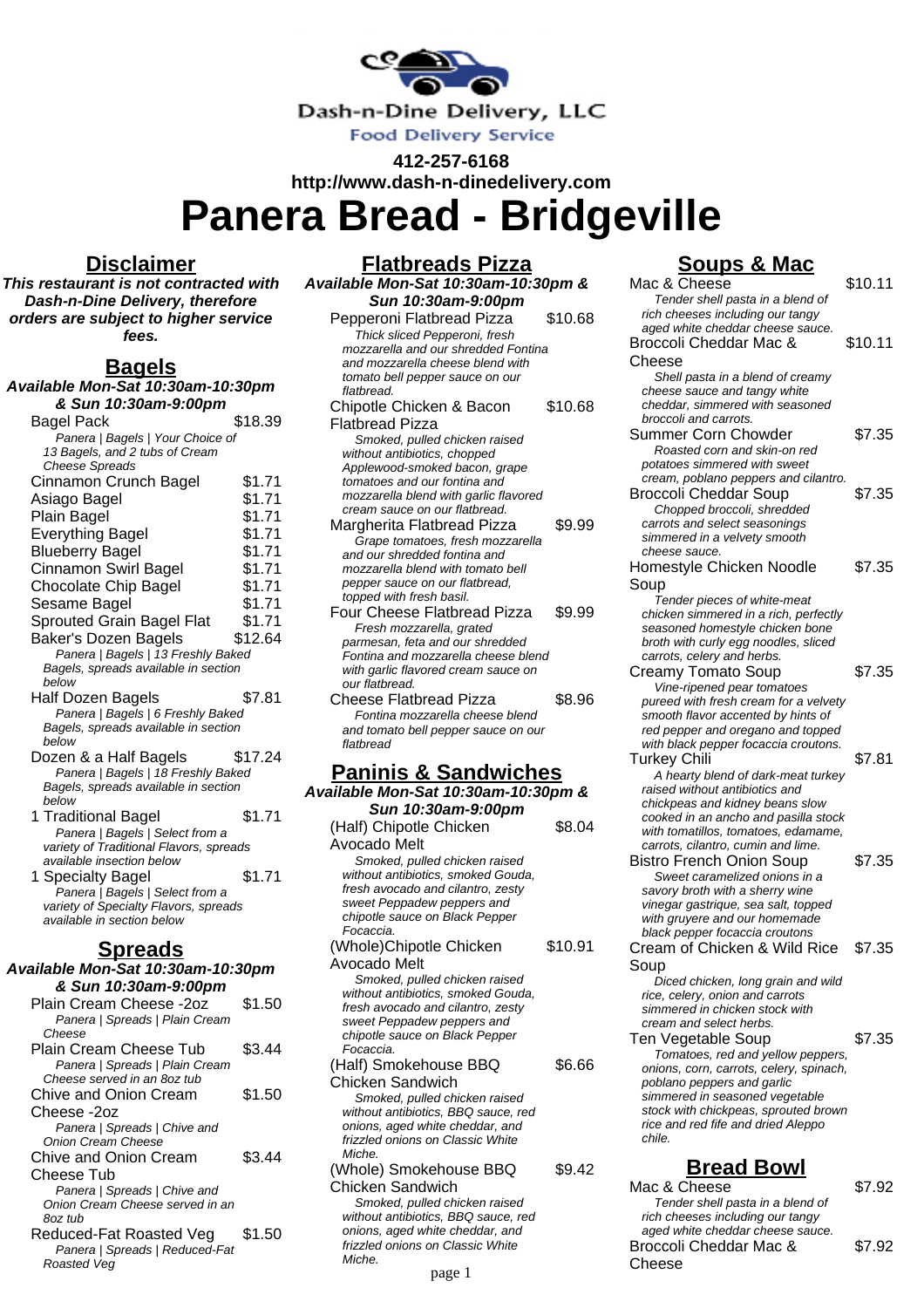Reduced-Fat Roasted Veg Tub\$3.44 Panera | Spreads | Reduced-Fat Roasted Veg Spread served in an 8oz tub

Honey Walnut Cream Cheese \$1.50 -2oz

Panera | Spreads | Honey Walnut Cream Cheese

Honey Walnut Cream Cheese \$3.44 Tub

Panera | Spreads | Honey Walnut Cream Cheese served in an 8oz tub

#### **Scones**

**Available Mon-Sat 10:30am-10:30pm & Sun 10:30am-9:00pm**

| Mini Scone Variety Pack            | \$9.19 |
|------------------------------------|--------|
| Orange Scone                       | \$3.21 |
| Panera   Scones   Made with flour, |        |
| butter, brown sugar & orange peel, |        |
| topped with orange icing           |        |
| Wild Blueberry Scone               | \$3.21 |
| Panera   Scones   Overfilled with  |        |
| plump wild blueberries and cream   |        |
|                                    |        |

# **Muffins & Muffies**

**Available Mon-Sat 10:30am-10:30pm & Sun 10:30am-9:00pm** Blueberry muffin with fresh \$3.09

| <b>Blueberries</b>                 |        |
|------------------------------------|--------|
| Panera   Muffins   Freshly baked   |        |
| muffin made with fresh blueberries |        |
| and topped with Turbinado sugar    |        |
| <b>Chocolate Muffie</b>            | \$2.29 |
| <b>Cranberry Orange Muffin</b>     | \$3.09 |
| <b>Pumpkin Muffin</b>              | \$3.09 |
| Panera   Muffins   Made with real  |        |
| pumpkin and honey, topped with     |        |
| powdered sugar                     |        |

# **Cookies & Brownies**

**Available Mon-Sat 10:30am-10:30pm & Sun 10:30am-9:00pm** Chocolate Chipper Cookie \$2.75 Panera | Cookies | A traditional favorite made with semisweet chocolate chips Oatmeal Raisin Cookie \$2.75 Panera | Cookies | Made with plump raisins & a hint of cinnamon Lemon Drop Cookie \$2.75 Flip Flop Cookie \$3.21 Kitchen Sink Cookie \$4.59 Candy Cookie  $$2.75$ Panera | Cookies | Topped with Milk Chocolate Candies Chocolate Brownie \$3.21 Panera | Cookies | A rich, fudge-like brownie with chocolate chunks

# **Pastries & Sweets**

**Available Mon-Sat 10:30am-10:30pm & Sun 10:30am-9:00pm** Cinnamon Roll \$3.44 Panera | Pastries | Our sweet dough with cinnamon-sugar filling, topped with white icing Bear Claw \$3.44 Panera | Pastries | Made with an almond filling, drizzled with icing & sliced almonds Chocolate Croissant \$3.44 A freshly baked, perfectly flaky butter croissant stuffed with chocolate flavored cream cheese and topped with a chocolate flavored drizzle and powdered sugar. Pecan Braid  $$3.44$ Panera | Pastries | Our pastry

(Half) Roasted Turkey & Avocado BLT \$8.84 Panera | Panini | Sandwiches | Roasted turkey raised without antibiotics, Applewood-smoked bacon, lettuce, vine-ripened tomatoes and fresh avocado with pure mayo on our freshly baked Sourdough, served with chips (Whole) Roasted Turkey & Avocado BLT \$12.06 Panera | Panini | Sandwiches | Roasted turkey raised without antibiotics, Applewood-smoked bacon, lettuce, vine-ripened tomatoes and fresh avocado with pure mayo on our freshly baked Sourdough, served with chins (Half) Steak & White Cheddar Panini \$8.84 Panera | Panini | Sandwiches | Made with seared top sirloin, caramelized onions, Vermont white cheddar & horseradish spread on French baguette, served with chips (Whole) Steak & White Cheddar Panini \$12.06 Panera | Panini | Sandwiches | Made with seared top sirloin, caramelized onions, Vermont white cheddar & horseradish spread on French baguette, served with chips (Half) Frontega Chicken Panini \$8.04 Panera | Panini | Sandwiches | Smoked & pulled white meat chicken, mozzarella, tomatoes, red onions, chopped basil & chipotle mayonnaise, grilled hot on our Focaccia, served with chips (Whole) Frontega Chicken Panini \$10.91 Panera | Panini | Sandwiches | Smoked & pulled white meat chicken, mozzarella, tomatoes, red onions, chopped basil & chipotle mayonnaise, grilled hot on our Focaccia, served with chips (Half) Bacon Turkey Bravo Sandwich \$8.04 Panera | Panini | Sandwiches | Smoked turkey breast, bacon, smoked Gouda, lettuce, tomatoes & out signature dressing, on our Tomato Basil Bread, served with chips (Whole) Bacon Turkey Bravo Sandwich \$10.91 Panera | Panini | Sandwiches | Smoked turkey breast, bacon, smoked Gouda, lettuce, tomatoes & out signature dressing, on our Tomato Basil Bread, served with chips (Half) Modern Caprese Sandwich \$8.04 White Bean Basil Pesto, fresh mozzarella, grated parmesan, arugula, smoked tomato confit, fresh basil, balsamic glaze toasted on Black Pepper Focaccia. (Whole) Modern Caprese **Sandwich** \$10.91 White Bean Basil Pesto, fresh mozzarella, grated parmesan, arugula, smoked tomato confit, fresh basil, balsamic glaze toasted on Black Pepper Focaccia. (Half) Classic Grilled Cheese \$5.74 Panera | Panini | Sandwiches | Organic sliced American cheese grilled on our new All-Natural White Miche, served with chips (Whole) Classic Grilled Cheese \$7.46 Panera | Pani $\eta$ alg§a $\eta$ dwiches

Shell pasta in a blend of creamy cheese sauce and tangy white cheddar, simmered with seasoned broccoli and carrots. Summer Corn Chowder \$7.69 Roasted corn and skin-on red potatoes simmered with sweet cream, poblano peppers and cilantro. Broccoli Cheddar Soup \$7.69 Chopped broccoli, shredded carrots and select seasonings simmered in a velvety smooth cheese sauce. Homestyle Chicken Noodle Soup \$7.69 Tender pieces of white-meat chicken simmered in a rich, perfectly seasoned homestyle chicken bone broth with curly egg noodles, sliced carrots, celery and herbs. Creamy Tomato Soup \$7.69 Vine-ripened pear tomatoes pureed with fresh cream for a velvety smooth flavor accented by hints of red pepper and oregano and topped with black pepper focaccia croutons. Turkey Chili \$8.38 A hearty blend of dark-meat turkey raised without antibiotics and chickpeas and kidney beans slow cooked in an ancho and pasilla stock with tomatillos, tomatoes, edamame, carrots, cilantro, cumin and lime. Bistro French Onion Soup \$7.69 Sweet caramelized onions in a savory broth with a sherry wine vinegar gastrique, sea salt, topped with gruyere and our homemade black pepper focaccia croutons Cream of Chicken & Wild Rice Soup \$7.69 Diced chicken, long grain and wild rice, celery, onion and carrots simmered in chicken stock with cream and select herbs. Ten Vegetable Soup \$7.69 Tomatoes, red and yellow peppers, onions, corn, carrots, celery, spinach, poblano peppers and garlic simmered in seasoned vegetable stock with chickpeas, sprouted brown rice and red fife and dried Aleppo chile. **Group Serving** Mac & Cheese - Group \$24.14 Tender shell pasta in a blend of rich cheeses including our tangy aged white cheddar cheese sauce. Serves 4. Broccoli Cheddar Mac & Cheese - Group \$24.14 Shell pasta in a blend of creamy cheese sauce and tangy white cheddar, simmered with seasoned broccoli and carrots. Serves 4. Summer Corn Chowder - Group\$20.46 Roasted corn and skin-on red potatoes simmered with sweet cream, poblano peppers and cilantro. Serves 4. Broccoli Cheddar Soup - Group\$20.46 Chopped broccoli, shredded carrots and select seasonings simmered in a velvety smooth cheese sauce. Ideal for a group up to 4. Homestyle Chicken Noodle Soup \$20.46 Tender pieces of white-meat chicken simmered in a rich, perfectly seasoned homestyle chicken bone broth with curly egg noodles, sliced

carrots, celery and herbs. Serves 4.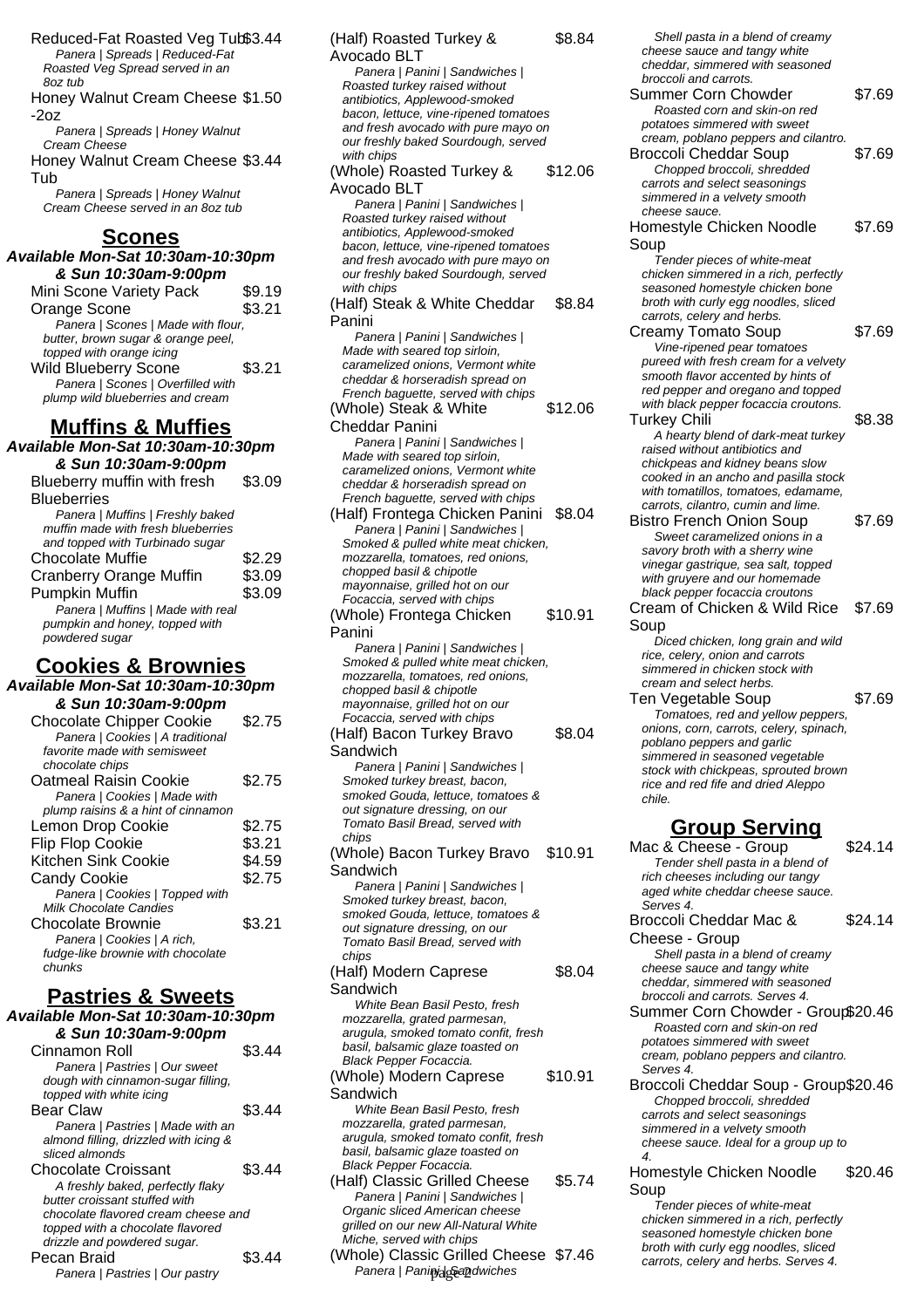dough twisted and braided with simple flavors or butter & freshly ground pecans coated with light sugar syrup for sweetness Pecan Roll \$3.44 Panera | Pastries | Our sweet dough with cinnamon-sugar filling, topped with caramel & pecans

#### **Parfaits, Fruit Cups & Oatmeal**

#### **Available Mon-Sat 10:30am-10:30pm & Sun 10:30am-9:00pm**

Steel Cut Oatmeal with Strawberries & Pecans \$5.51 Steel cut oats, cooked to perfection

and topped with strawberries, pecans and cinnamon crunch topping. Greek Yogurt with Mixed \$5.16

Berries Parfait

Panera | Parfaits | Greek yogurt with honey, maple butter pecan granola with whole grain oats, and fresh strawberries and blueberries.

Summer Fruit Cup \$3.78 Panera | Fruit | Fresh variety of fruit ( 60 cal. )

sliced American cheese grilled on our Classic White Bread. Served with Chips

#### (Half) Napa Almond Chicken Salad Sandwich \$6.66 Panera | Panini | Sandwiches | All-natural, antibiotic-free chicken, diced celery, seedless grapes, almonds & our special dressing. Served with lettuce & tomato, on our Sesame Semolina, served with chips

(Whole)Napa Almond Chicken \$9.42 Salad Sandwich

Panera | Panini | Sandwiches | All-natural, antibiotic-free chicken, diced celery, seedless grapes, almonds & our special dressing. Served with lettuce & tomato, on our Sesame Semolina, served with chips

- (Half) Tuna Salad Sandwich \$6.66 Panera | Panini | Sandwiches | Our special recipe tuna salad, leaf lettuce, tomatoes and red onions with salt and pepper, all served on your favorite sandwich bread, served with chips
- (Whole) Tuna Salad Sandwich \$9.42 Panera | Panini | Sandwiches | Our special recipe tuna salad, leaf lettuce, tomatoes and red onions with salt and pepper, all served on your favorite sandwich bread, served with chips
- (Half) Turkey Sandwich \$6.66 Oven-roasted turkey breast raised without antibiotics, emerald greens, vine-ripened tomatoes, red onions, mayo, spicy mustard, salt and pepper on Country Rustic Sourdough.
- (Whole) Turkey Sandwich \$9.42 Oven-roasted turkey breast raised without antibiotics, emerald greens. vine-ripened tomatoes, red onions, mayo, spicy mustard, salt and pepper on Country Rustic Sourdough.
- (Half) Mediterranean Veggie Sandwich \$5.74

Panera | Panini | Sandwiches | Zesty Peppadew piquant peppers, feta cheese, cucumbers, lettuce, tomatoes, onions and cilantro Jalapeno hummus on our Tomato Basil bread, served with chips (Whole) Mediterranean Veggie Sandwich \$7.46

Panera | Panini | Sandwiches | Zesty Peppadew piquant peppers, feta cheese, cucumbers, lettuce, tomatoes, onions and cilantro Jalapeno hummus on our Tomato Basil bread, served with chips

## **Breads**

| French Baguette Loaf                      | \$3.90 |
|-------------------------------------------|--------|
| Freshly baked bread with a slightly       |        |
| blistered crust and a wine-like aroma.    |        |
| Classic Sourdough Loaf                    | \$4.93 |
| Freshly baked from our original           |        |
| sourdough starter.                        |        |
| Country Rustic Sourdough                  | \$9.65 |
| Freshly baked, soft, tender bread         |        |
| Sourdough Bread Bowl                      | \$2.63 |
| Sourdough bread bowl, freshly             |        |
| baked from our original sourdough         |        |
| starter                                   |        |
| White Whole Grain                         | \$5.39 |
| White Whole Grain                         |        |
| <b>Black Pepper Focaccia</b>              | \$3.90 |
| Freshly baked Italian-style round         |        |
| loaf made with an olive oil blend and     |        |
| coarse ground black pepper.               |        |
| Brioche Roll                              | \$1.48 |
| Freshly baked from our fluffy             |        |
| egg-based dough <sub>a</sub> with putter. |        |
|                                           |        |

Creamy Tomato Soup - Group \$20.46 Vine-ripened pear tomatoes pureed with fresh cream for a velvety smooth flavor accented by hints of red pepper and oregano and topped with black pepper focaccia croutons. Ideal for a group up to 4.

Turkey Chili - Group \$25.29 A hearty blend of dark-meat turkey raised without antibiotics and chickpeas and kidney beans slow cooked in an ancho and pasilla stock with tomatillos, tomatoes, edamame, carrots, cilantro, cumin and lime. Ideal for a group up to 4.

Bistro French Onion Soup - Group \$20.46

Sweet caramelized onions in a savory broth with a sherry wine vinegar gastrique, sea salt, topped with gruyere and our homemade black pepper focaccia croutons.

Cream of Chicken & Wild Rice \$20.46 Soup - Group

Diced chicken, long grain and wild rice, celery, onion and carrots simmered in chicken stock with cream and select herbs. Ideal for a group up to 4.

Ten Vegetable Soup - Group \$20.46 Tomatoes, red and yellow peppers, onions, corn, carrots, celery, spinach, poblano peppers and garlic simmered in seasoned vegetable stock with chickpeas, sprouted brown rice and red fife and dried Aleppo chile.

# **Salads**

**Available Mon-Sat 10:30am-10:30pm & Sun 10:30am-9:00pm** Southwest Chile Lime Ranch Salad with Chicken \$12.64 Panera | Salads | Smoked, pulled chicken, romaine, arugula, adobo corn blend, quinoa tomato sofrito blend, fresh cilantro and masa crisps tossed in freshly made chile lime rojo ranch topped with feta and avocado. BBQ Chicken Salad \$11.03 Chicken raised without antibiotics, romaine, black bean and corn salsa and BBQ ranch dressing topped with frizzled onions and apple cider vinegar BBQ sauce. Strawberry Poppyseed & Chicken Salad \$12.64 Chicken raised without antibiotics, romaine, mandarin oranges and fresh strawberries, blueberries and pineapple tossed in poppyseed dressing and topped with toasted pecan pieces Green Goddess Cobb Salad with Chicken \$12.64 Panera | Salads | Chicken raised without antibiotics, arugula, romaine lettuce, kale and radicchio blend, vine-ripened tomatoes and pickled red onions tossed with freshly made Green Goddess dressing and topped with avocado, bacon, and cage-free hard-boiled egg, served with French Baguette. Asian Sesame Salad with Chicken \$10.91 Panera | Salads | All-Natural, Antibiotic-free chicken, romaine lettuce, fresh cilantro, sliced almonds, sesame seeds, crispy wonton strips and our reduced-sugar Asian sesame **vinaigrette** Fuji Apple Salad with Chicken \$10.91

Panera | Salads | All-natural,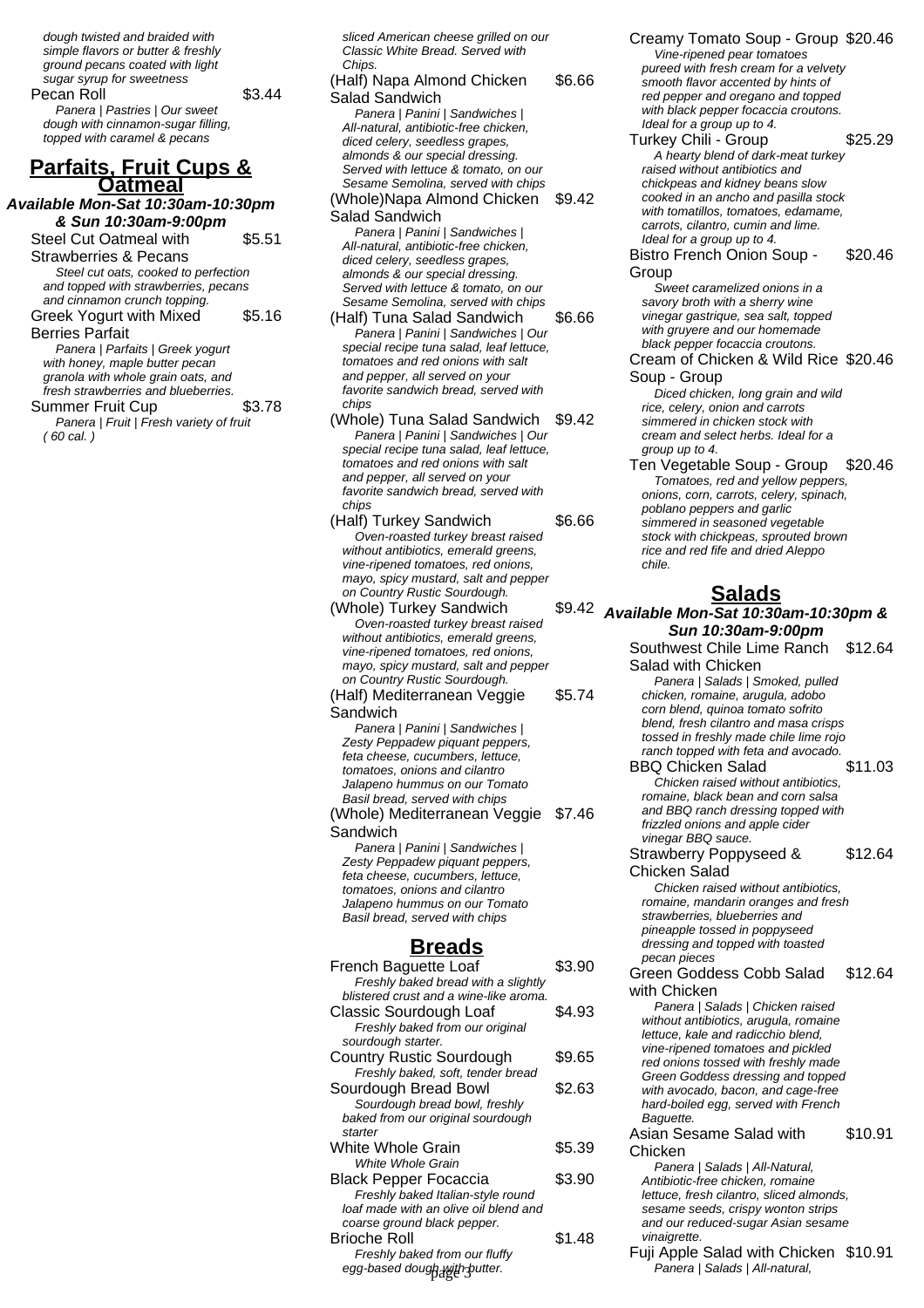| <b>Brioche Rolls 4-Pack</b>            | S2 86  |
|----------------------------------------|--------|
| Pack of 4 freshly baked from our       |        |
| fluffy egg-based dough with butter     |        |
| Artisan Ciabatta Loaf                  | \$4.01 |
| Freshly baked bread with a moist,      |        |
| chewy crumb, a thin crust and a light, |        |
| olive oil flavor.                      |        |
| Classic White Miche                    | \$9.65 |
| Soft and tender white sandwich         |        |
| read.                                  |        |

#### **Pasta**

**Available Mon-Sat 10:30am-10:30pm & Sun 10:30am-9:00pm**

#### **Pastries & Sweets for a Group**

| <u>Group</u>                                             |         |
|----------------------------------------------------------|---------|
| <b>Chocolate Chipper Cookie</b>                          | \$7.35  |
| 4-Pack                                                   |         |
| A traditional favorite, freshly baked                    |         |
| and made with semi-sweet chocolate                       |         |
| chunks & milk chocolate flakes.                          |         |
|                                                          |         |
| Petite Cookies 12 Pack                                   | \$6.89  |
| 12 mini versions of our Chocolate                        |         |
| Chipper cookie, freshly baked and                        |         |
| made with semi-sweet chocolate                           |         |
| chunks & milk chocolate flakes.                          |         |
| Vanilla Cinnamon Roll 4-pack                             | \$9.76  |
| A four pack of freshly baked Vanilla                     |         |
| Cinnamon Rolls                                           |         |
| Mini Scone Variety Pack                                  | \$9.19  |
| Nine freshly baked mini scones,                          |         |
| made with 6 Blueberry, and 3                             |         |
| Orange.                                                  |         |
| Pastry Ring                                              | \$10.68 |
| Freshly baked, fluted ring with                          |         |
| cherry and our special recipe cream                      |         |
| cheese filling and topped with                           |         |
| streusel and icing. Serves 12.                           |         |
|                                                          | \$7.35  |
| Candy Cookie 4-Pack                                      |         |
| Freshly baked sugar cookie topped                        |         |
| with semi-sweet chocolate candies.                       |         |
| Oatmeal Raisin with Berries                              | \$7.35  |
| Cookie 4-Pack                                            |         |
| A chewy oatmeal raisin cookie with                       |         |
| sweetened, dried cranberries and                         |         |
| infused, dried strawberries and                          |         |
| blueberries.                                             |         |
| Lemon Drop Cookie 4-Pack                                 | \$7.35  |
| Freshly baked lemon flavored                             |         |
| sugar cookie topped with powdered                        |         |
| sugar.                                                   |         |
| Flip Flop Cookie 6-Pack                                  | \$13.79 |
| Freshly baked all-butter shortbread                      |         |
|                                                          |         |
| cookie shaped like a flip flop and                       |         |
| decorated with icing                                     |         |
|                                                          |         |
| <b>Warm Bowls</b>                                        |         |
| Teriyaki Chicken & Broccoli                              | \$12.64 |
| Bowl                                                     |         |
| Cilantro lime brown rice and                             |         |
| quinoa, chicken-thigh meat raised                        |         |
| without antibiotics, broccoli, soy                       |         |
| sauce-based teriyaki glaze, sesame                       |         |
| seeds and fresh cilantro                                 |         |
| Baja Bowl with Chicken                                   |         |
|                                                          |         |
|                                                          | \$12.18 |
| Cilantro lime brown rice and                             |         |
| quinoa, chicken raised without                           |         |
| antibiotics, black bean and corn                         |         |
| salsa, salsa verde, grape tomatoes,                      |         |
| fresh avocado, feta and Greek                            |         |
| yogurt.                                                  |         |
| Mediterranean Bowl                                       | \$11.03 |
| Cilantro lime brown rice and                             |         |
| quinoa, arugula, grape tomatoes,                         |         |
| Kalamata olives, cucumbers,                              |         |
| hummus, lemon tahini dressing, feta<br>and Greek yogurt. |         |

Mediterranean Bowl with Chicken \$12.18 Cilantro lime brown rice and

quinoa, chicken raised without<br>page 4

antibiotic-free chicken, field greens, romaine, tomatoes, red onions, pecans, Gorgonzola, apple chips & white balsamic apple vinaigrette, served with French Baquette Caesar Salad with Chicken \$10.91 Panera | Salads | Chicken raised without antibiotics, romaine lettuce, parmasan and homeade black pepper focaccia croutons tossed with Caesar dressing, served with French **Baguette** Caesar Salad \$8.27 Panera | Salads | Romaine lettuce, parmesan and homeade black pepper focaccia croutons tossed with Caesar dressing, served with French **Baguette** Greek Salad \$8.27 Panera | Salads | Romaine, vine-ripened tomatoes, feta, pickled red onions and kalamata olives with salt and pepper tossed with Greek dressing, served with French Baguette. **Kids Soup and Pasta** Kids Signature Mac & Cheese \$6.54 Tender shell pasta in a blend of rich cheeses including our tangy aged white cheddar cheese sauce. Kids Broccoli Cheddar Soup \$6.08 Chopped broccoli, shredded carrots and select seasonings simmered in a velvety smooth cheese sauce. Kids Broccoli Cheddar Mac & Cheese \$6.54 Shell pasta in a blend of creamy cheese sauce and tangy white cheddar, simmered with seasoned broccoli and carrots. Kids Homestyle Chicken Noodle Soup \$6.08 Tender pieces of white-meat chicken simmered in a rich, perfectly seasoned homestyle chicken bone broth with curly egg noodles, sliced carrots, celery and herbs. Kids Creamy Tomato Soup \$6.08 Vine-ripened pear tomatoes pureed with fresh cream for a velvety smooth flavor accented by hints of red pepper and oregano and topped with black pepper focaccia croutons. Kids Summer Corn Chowder \$6.08 Roasted corn and skin-on red potatoes simmered with sweet cream, poblano peppers and cilantro. Kids Cream of Chicken & Wild Rice Soup \$6.08 Diced chicken, long grain and wild rice, celery, onion and carrots simmered in chicken stock with cream and select herbs. Kids Ten Vegetable Soup \$6.08 Tomatoes, red and yellow peppers, onions, corn, carrots, celery, spinach, poblano peppers and garlic simmered in seasoned vegetable stock with chickpeas, sprouted brown rice and red fife and dried Aleppo chile.

- Kids Bistro French Onion Soup \$6.08 Sweet caramelized onions in a savory broth with a sherry wine vinegar gastrique, sea salt, topped with gruyere and our homemade black pepper focaccia croutons
- Kids Turkey Chili \$6.66 A hearty blend of dark-meat turkey raised without antibiotics and chickpeas and kidney beans slow cooked in an ancho and pasilla stock with tomatillos, tomatoes, edamame,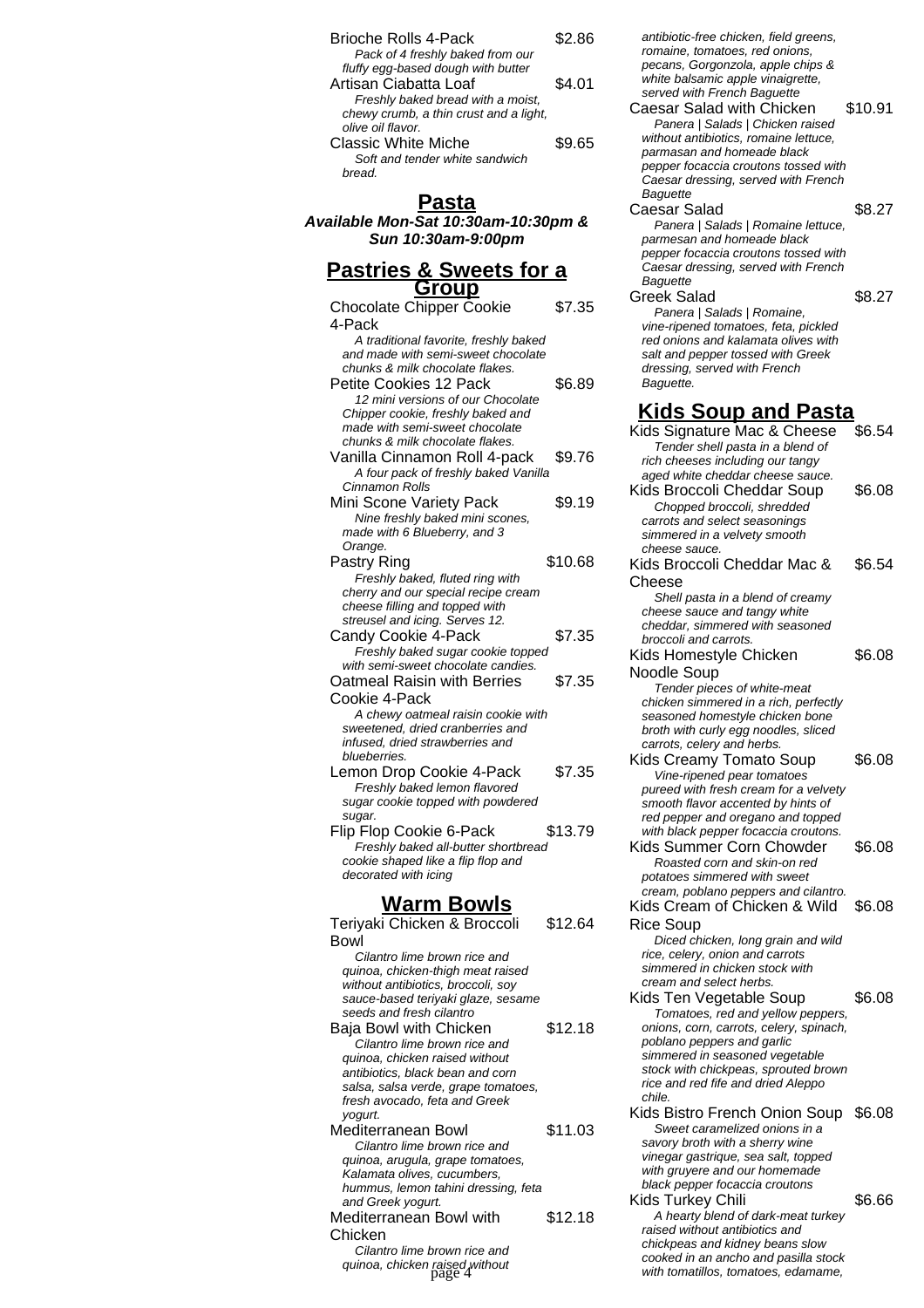antibiotics, arugula, grape tomatoes, Kalamata olives, cucumbers, hummus, lemon tahini dressing, feta and Greek yogurt. Baja Bowl \$11.03 Cilantro lime brown rice and quinoa, black bean and corn salsa, salsa verde, grape tomatoes, fresh avocado, feta and Greek yogurt.

### **Beverages**

# **Frozen Drinks and Smoothie**

| Strawberry Banana Smoothie<br>A mix of fruit purees and juice<br>concentrates, blended with a banana<br>and plain Greek yogurt and ice                                             | \$6.08 |
|------------------------------------------------------------------------------------------------------------------------------------------------------------------------------------|--------|
| Frozen Strawberry Lemonade<br>Strawberry fruit blend, our Agave<br>Lemonade blend and fresh<br>strawberries blended with ice.                                                      | \$3.78 |
| Frozen Agave Lemonade<br>Our Agave Lemonade base<br>blended with ice.                                                                                                              | \$3.44 |
| Green Passion Smoothie<br>Peach and mango purees and<br>white grape and passionfruit juice<br>concentrates blended with fresh<br>spinach and ice.                                  | \$6.08 |
| Mango Smoothie<br>Mango fruit base mixed with<br>orange juice and banana puree<br>blended with plain Greek yogurt and<br>ice.                                                      | \$6.08 |
| Peach & Blueberry Smoothie<br>with almondmilk<br>Peach and mango purees and<br>white grape and passionfruit juice<br>concentrates blended with fresh<br>blueberries and almondmilk | \$6.08 |
| <b>Strawberry Smoothie</b><br>A mix of fruit purees and juice<br>concentrates, blended with plain<br>Greek yogurt and ice.                                                         | \$6.08 |
| <b>Frozen Caramel Cold Brew</b><br>Caramel and an icy cold brew<br>coffee blend topped with whipped<br>cream and caramel syrup                                                     | \$5.28 |
| Frozen Chocolate Cold Brew<br>Chocolate and an icy cold brew<br>coffee blend topped with whipped<br>cream and chocolate syrup.                                                     | \$5.28 |
|                                                                                                                                                                                    |        |

## **Coffee and Hot Tea**

Iced 100% Colombian Dark Roast

Rich and bold full body with dark chocolate notes and a nutty, sweet finish. Brewed from beans harvested from volcanic soils in Colombia. Freshly ground in cafes. 100% Colombian Dark Roast Coffee

Rich and bold full body with dark chocolate notes and a nutty, sweet finish. Brewed from beans harvested from volcanic soils in Colombia. Freshly ground in cafes.

Hazelnut Coffee

Smooth and sweet with a buttery toasted hazelnut flavor. 100% Arabica coffee balanced with the flavor of buttery, toasted hazelnuts.

Cafe Blend Light Roast Soft and smooth with hints of citrus, roasted nut and chocolate. A blend of Central and South American beans. Light bodied with a bright sweetness. Freshly ground in cafes.

#### Decaf Coffee

Medium body with sweet caramel and citrus notes. A smooth and balanced blend from Antioquia, Colombia. Fresh tasting with a clean carrots, cilantro, cumin and lime.

# **Kids Sandwich**

Kids Grilled Cheese \$4.93 Sliced American cheese grilled on White Whole Grain Bread. Kids Turkey Sandwich \$4.93 Oven-roasted turkey breast raised without antibiotics and American cheese on White Whole Grain Bread. Kids Tuna Salad Sandwich \$6.66 Special recipe tuna salad, emerald greens, vine-ripened tomatoes, red onions, salt and pepper on Black Pepper Foccacia. Kids Toasted Steak & White Cheddar \$8.84 Grass fed beef, aged white cheddar, pickled red onions and horseradish sauce on Artisan Ciabatta. Kids Roasted Turkey & Avocado BLT \$8.84 Roasted turkey raised without antibiotics, Applewood-smoked bacon, emerald green, vine-ripened tomatoes, fresh avocado, mayo, salt, and pepper on Country Rustic Sourdough. Kids Napa Almond Chicken Sandwich \$6.66 Chicken raised without antibiotics tossed with diced celery, seedless grapes, toasted almonds and special dressing, and served with emerald green lettuce, vine-ripened tomatoes, salt, and pepper on Country Rustic Sourdough. **Kids Salad** Kids Strawberry Poppyseed & Chicken Salad \$9.19 Chicken raised without antibiotics, romaine, mandarin oranges and fresh strawberries, blueberries and pineapple tossed in poppyseed dressing and topped with toasted pecan pieces. Kids Chicken Caesar Salad \$8.04 Chicken raised without antibiotics, romaine ,grated Parmesan and homemade black pepper focaccia croutons tossed with Caesar dressing. Kids Green Goddess Cobb Salad with Chicken \$9.19 Chicken raised without antibiotics, arugula, romaine, baby kale and red leaf blend, grape tomatoes and pickled red onions tossed in freshly made Green Goddess dressing and topped with fresh avocado, Applewood-smoked bacon and cage-free hard-boiled egg. Kids Greek Salad \$6.31 Romaine, grape tomatoes, feta, red onions, kalamata olives, salt and pepper tossed in Greek dressing with a pepperoncini Kids Asian Sesame Chicken Salad \$8.04 Chicken raised without antibiotics, mixed greens, cilantro, toasted almonds, sesame seeds and wonton strips tossed in Asian sesame vinaigrette. Kids Caesar Salad \$6.31 Romaine, grated Parmesan and homemade black pepper focaccia croutons tossed with Caesar dressing. Kids Fuji Apple Salad with Chicken \$8.04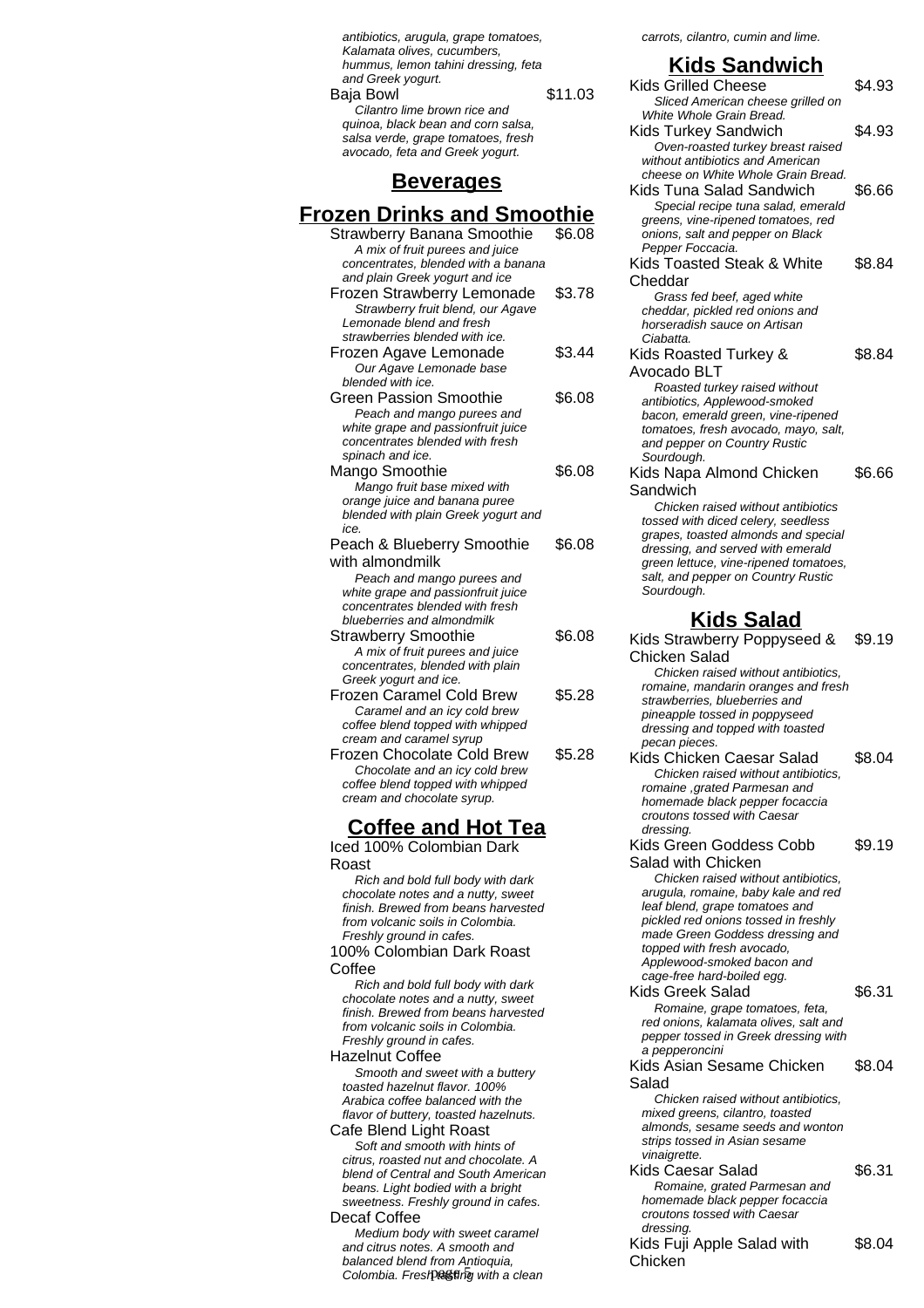finish. Hot Tea  $$2.75$ Hot 'Republic of Tea' Teas Cold Brew Our dark roast cold brew coffee served over ice. Madagascar Vanilla Cream Cold Brew Our dark roast cold brew coffee with Madagascar vanilla syrup and half and half, served over ice. Madagascar Vanilla Almond Cold Brew Our dark roast cold brew coffee with Madagascar vanilla syrup and almondmilk, served over ice. Hot Chocolate Bittersweet chocolate flavored syrup mixed with foamed milk and topped with whipped cream and drizzled with caramel syrup. Hazelnut Coffee Tote \$21.26 Subtle nutty tones with wonderful coffee flavor. Serves 10. Brewed fresh, so please allow additional 15 min./tote to prepare your order. 120 fl oz per tote. Cafe Blend Light Roast Tote \$21.26 Carefully roasted from Arabica beans and freshly brewed. Brewed fresh, so please allow additional 15 min./tote to prepare your order. Serves 10. 120 fl oz per tote 100% Colombian Dark Roast Coffee Tote \$21.26 Rich and bold full body with dark chocolate notes and a nutty, sweet finish. Brewed from beans harvested from volcanic soils in Colombia. Brewed fresh, so please allow additional 15 min./tote to prepare your order. Serves 10. 120 fl oz per tote Decaf Coffee Tote \$21.26 Perfectly balanced with a clean finish. Serves 10. Brewed fresh, so please allow additional 15 min./tote to prepare your order. 120 fl oz per tote. Travel Mug Refill **\$2.29** 

Refill your Panera Travel Mug with our freshly brewed coffee.

# **Iced Teas & Lemonade**

Iced Tea Freshly brewed black iced tea. Passion Papaya Green Tea Green iced tea with flavors of passion fruit and ripe papaya. Nutrition reflects beverage with no ice.

#### Agave Lemonade Crisp lemonade made with lemon juice, sugar, agave nectar and water. Nutrition reflects beverage with no

ice. Plum Ginger Hibiscus Tea A refreshing iced tea made with Nigerian hibiscus, apple pieces, sweet blackberry leaves, rosehips, natural plum flavor, carob and ginger. Prickly Pear Hibiscus Fresca Blend of water, prickly pear puree,

lime juice, hibiscus concentrated extract and natural flavor. Nutrition reflects beverage with no ice.

# **Soft & Bottled Drinks**

**Bottled Water** Individual bottle of water. Bottled Passion Fruit Papaya Green Tea \$3.21 Our green tea is infused with passion fruit and papaya. page 6

Chicken raised without antibiotics, arugula, romaine, baby kale and red leaf blend, grape tomatoes, red onions, toasted pecan pieces, Gorgonzola and apple chips tossed in sweet white balsamic vinaigrette.

Kids Southwest Chile Lime Ranch Salad with Chicken \$9.19 hicken raised without antibiotics, romaine, arugula, black bean and corn salsa, masa crisps tossed in chile lime rojo ranch and topped with feta and fresh cilantro and fresh avocado.

#### **Kids Beverages**

| Horizon Reduced Fat Organic \$2.06 |        |
|------------------------------------|--------|
| <b>White Milk</b>                  |        |
| Organic White Milk.                |        |
| Horizon Reduced Fat Organic \$2.06 |        |
| <b>Chocolate Milk</b>              |        |
| Organic Chocolate Milk.            |        |
| Organic Apple Juice                | \$2.06 |
| Organic Apple Juice.               |        |

# **Made Fresh Disclaimer**

**Panera is proud to serve Freshly prepared Meals, with Fresh Ingredients. Some of the items on the menu have limited availability throughout the day. We will always contact Panera Bread immediately upon your order being placed. Please make sure you leave an appropriate contact number, if the item you requested is sold out for the day, we will call you immediately with the options available at that time.**

#### **Out of Network**

**As a part of our new service , Out of Network Restaurants are available to limited audiences. 15% Service Fee will apply.**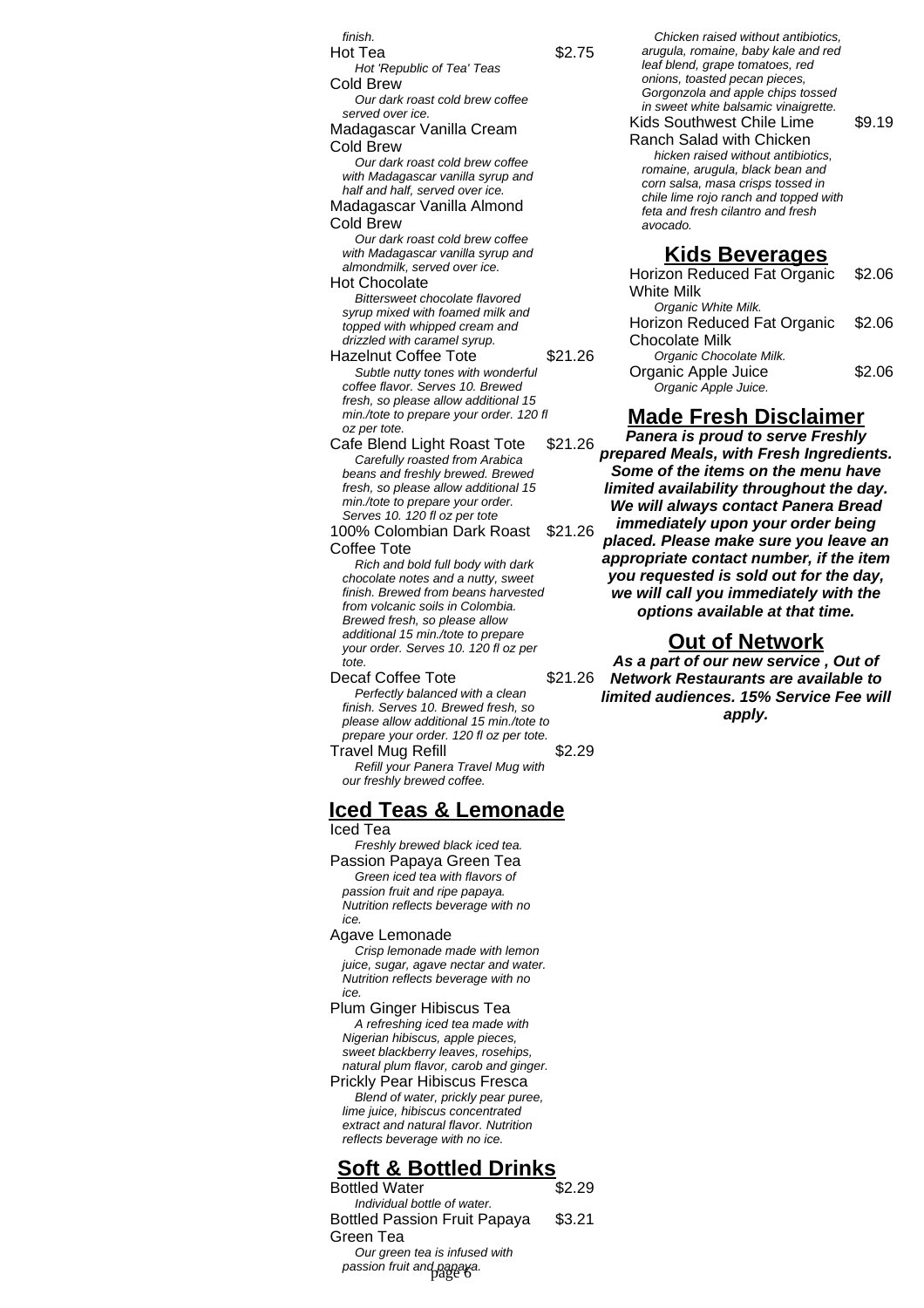#### **Espresso Bar** Caramel Latte Espresso, foamed milk & caramel, topped with whipped cream & a drizzle of caramel sauce. Chai Tea Latte \$5.16 Brewed with black tea, honey, vanilla, cardamom, cinnamon, ginger & foamed milk Madagascar Vanilla Latte Freshly brewed espresso with foamed milk and Madagascar vanilla syrup, topped with whipped cream. Chocolate Latte Freshly brewed espresso, foamed milk and chocolate topped with whipped cream and a drizzle of chocolate syrup. Caffe Latte Espresso with foamed milk. **Cappuccino** Espresso with steamed milk, topped with a cap of foam Americano  $$3.44$ Two shots of espresso made with our favorite espresso beans combined with hot water. Served hot. Espresso \$3.44 A double espresso shot made with our favorite espresso beans. Served hot Frozen Caramel Cold Brew \$5.28 Caramel and an icy cold brew coffee blend topped with whipped cream and caramel syrup. Frozen Chocolate Cold Brew \$5.28 Chocolate and an icy cold brew coffee blend topped with whipped cream and chocolate syrup Iced Caramel Latte \$5.16 Freshly brewed espresso, milk and caramel served over ice. Iced Chocolate Latte \$5.16 Freshly brewed espresso, foamed milk and chocolate flavored syrup served over ice. Iced Chai Tea Latte \$5.16 Freshly brewed black tea with honey, vanilla, cardamom, cinnamon, ginger and foamed milk served over ice. Iced Madagascar Vanilla Latte \$5.16 Freshly brewed espresso with foamed milk and Madagascar vanilla syrup, served over ice and topped with whipped cream. Iced Caffe Latte **\$4.59** Freshly brewed espresso and milk served over ice. **Group Serving**

| Passion Papaya Green Tea -<br>\$6.89                                  |
|-----------------------------------------------------------------------|
| Half Gallon                                                           |
| A half gallon of green iced tea with                                  |
| flavors of passion fruit and ripe                                     |
| papaya.                                                               |
| Agave Lemonade - Half Gallon<br>\$6.89                                |
| A half gallon of crisp lemonade                                       |
| made with lemon juice, sugar, agave                                   |
| nectar, and water.                                                    |
| \$21.26<br>Cafe Blend Light Roast Tote                                |
| Carefully roasted from Arabica                                        |
| beans and freshly brewed. Brewed                                      |
| fresh, so please allow additional 15                                  |
| min./tote to prepare your order.                                      |
| Serves 10. 120 fl oz per tote                                         |
| Hazelnut Coffee Tote<br>\$21.26                                       |
| Subtle nutty tones with wonderful<br>coffee flavor. Serves 10. Brewed |
| fresh, so please allow additional 15                                  |
| min./tote to prepare your order. 120 fl                               |
| oz per tote.                                                          |
| page 7                                                                |